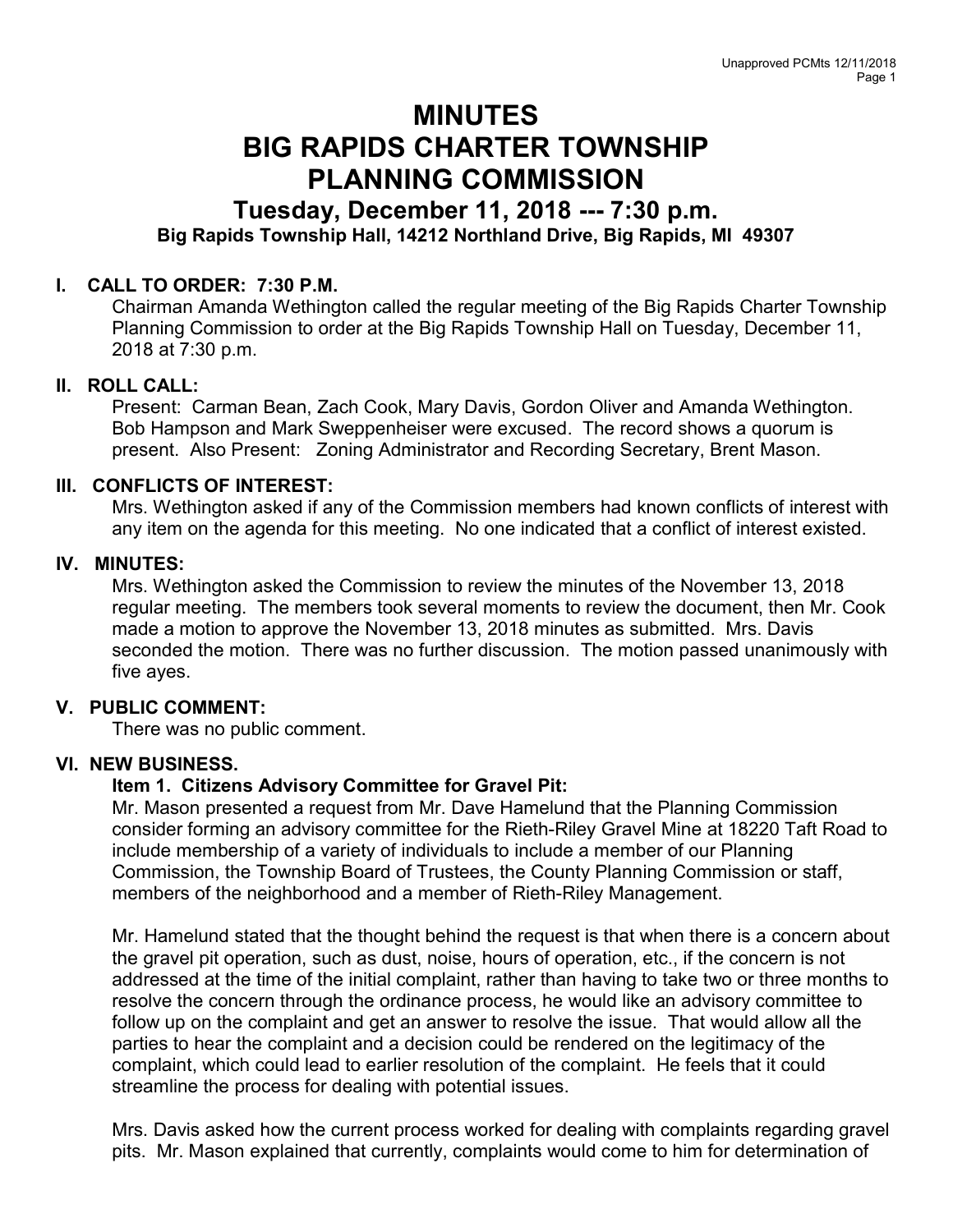enforcement and he would contact the management at Rieth-Riley to explain the complaint and advise them what the expectations for a resolution would be.

Mr. Bean asked if this authority extended beyond the provisions of the ordinance and Mr. Mason stated that the enforcement authority fell only to the provisions of the ordinance and any special provisions that the Planning Commission may have imposed during the approval of the permit. Mr. Mason stated that the special provisions were the implementation of the recommendations from the Progressive AE letter dated November 5, 2018, specifically that the suggested reclamation bond be required and that vegetation be planted on reclamation to specifically include coniferous shrubs/trees to provide a wind block for the roadway on the east side of the property. Mr. Mason also advised that the permit will contain attachments that include all the documents Rieth-Riley presented during the fact finding of the application process. The project will conform to all requirements of the Mineral Mining Zoning Control Ordinance. Mr. Bean and Mr. Hamelund discussed the authority the proposed committee would have. Mr. Hamelund feels that the committee would either agree with the administrator or take the position that the administrator's assessment of an issue was wrong, thereby prompting action at a different level.

Mr. Davis stated that she believes that usually, getting more people involved in making a decision makes it more difficult, not better. Mr. Hamelund responded by saying that all the members would have a different "voice" that would allow all points of view to be taken into consideration. Mr. Hamelund feels strongly that this process would encourage a timelier resolution of complaints (at the moment) as opposed to the current process provided for in the ordinance, which may take several days or more to resolve.

Mrs. Davis reiterated that she feels the proposed committee would slow the process down as opposed to speed up the handling of concerns. Mr. Hamelund wants to have an option available when following the procedure doesn't resolve the complaint. Mrs. Davis mentioned that if she has a complaint that isn't resolved, she continues to call until she gets an explanation. Township Supervisor Stanek stated that he would prefer that many neighbors call with the complaint rather than have a committee meet for each complaint. Mr. Bean stated that he feels that a citizen's committee of the neighbors from Big Rapids Township and Colfax Township be set up to forward concerns that haven't been dealt with through the current channels. Further discussion amongst the members and the public solidified the thinking that an informal citizen's committee is an acceptable solution to for neighborhood concerns that don't get addressed in a timely manner. Mr. Mason stated that he will do his very best to investigate any complaint in a very timely manner. He is hopeful that between his investigations and Rieth-Riley's response, most issues will be resolved rapidly and to the satisfaction of the neighbors.

#### Item 2: Language changes for Zoning Ordinance Amendment ZOA 18-002:

Mr. Mason reviewed the request from the Board of Trustees to review a small change to the language that was forwarded to the Board for Trustees for action in December.

The Township Board of Trustees unanimously approved a motion to change the wording in the Land Usage Ordinance Section 153.130 (F)(4) by removing "Township Board" and adding "Zoning Board of Appeals" and send back to the Planning Commission.

This change brings the language in line with the original intent of the ordinance.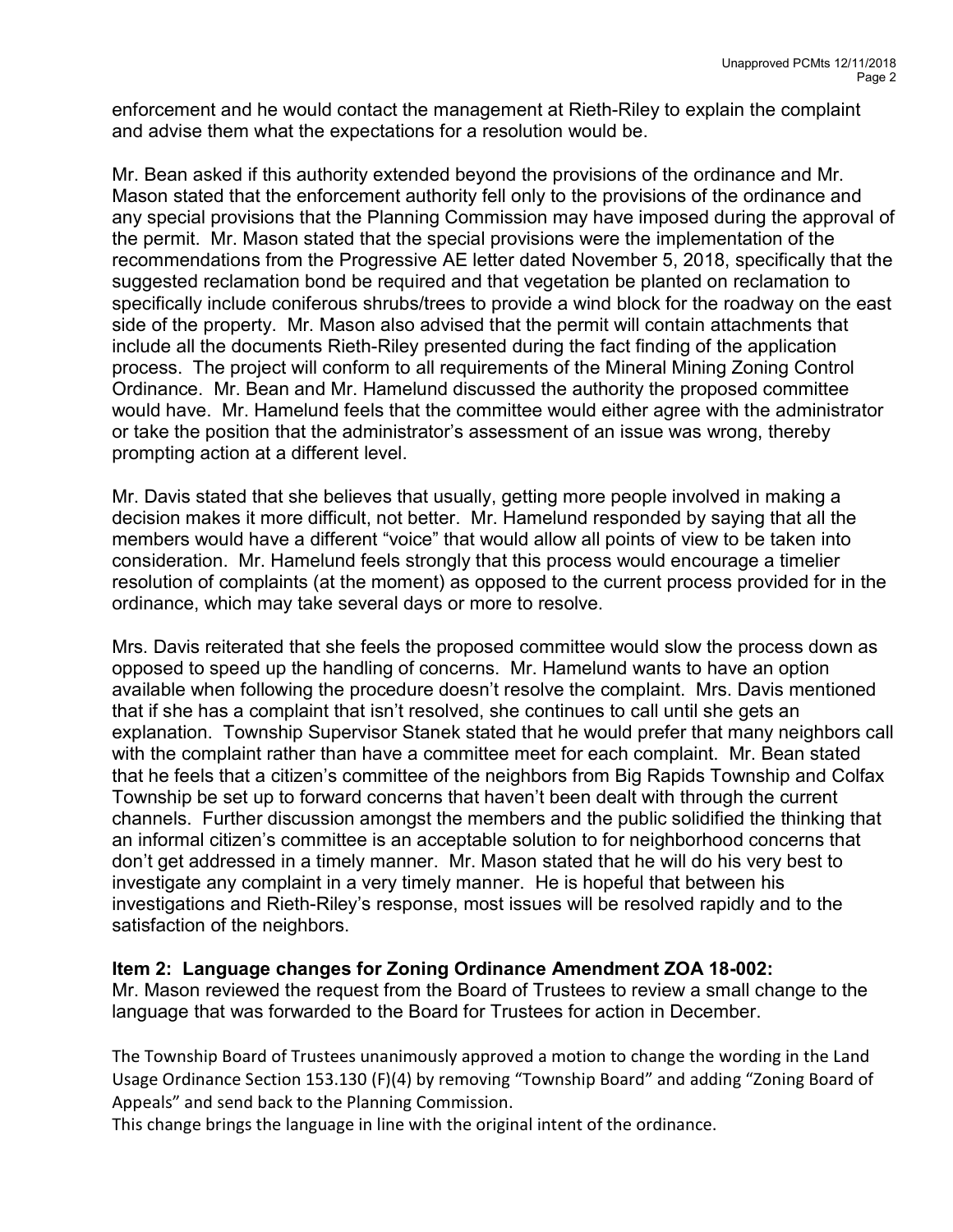(4) The applicant or any aggrieved party may appeal a decision to the (Township Board of Trustees) Zoning Board of Appeals. The application for an appeal will be delivered to the zoning administrator within 21 days of the approval of the minutes for the meeting in which the decision was made.

Mr. Bean made a motion to accept the suggestion of the Board of Trustees on the change of the language for the Land Use Ordinance Section 153.130 (F)(4) by removing "Township Board of Trustees" and adding "Zoning Board of Appeals."

The motion was seconded by Mr. Oliver. The motion was approved unanimously with five ayes.

#### Item 3 – Review for the Master Plan:

Mr. Mason started that discussion about the review of the 2020 Master Land Use Plan by suggesting that a larger group of citizens needs to be involved in the process. He feels that a sub-committee or advisory committee should be developed to review and suggest changes for the plan update or rewrite. Mr. Mason did acknowledge that in the past, it has been difficult to solicit members by advertising to the general public for volunteer participant committees. He suggested that the Planning Commission members consider recruiting volunteers from the community by directly inviting citizens to participate. We need business people, educators, representatives from the different districts and residents that live and work here, as well as work elsewhere. The more diverse a group we can get to participate, the more accurate the direction of the Master Plan will be. The last version of the Master Plan had input from the Planning Commission and staff only, as no one else responded to the requests for input. Mr. Mason closed by stating that this is an important item that will directly affect the future land use maps and land use ordinance development for the township.

Mr. Stanek mentioned some information he learned at a recent training session he attended. He said that a master plan shouldn't take less than 14 months to review and prepare, and gathering information should be the goal for the first 10 months, then the public hearings and the preparing of the new maps, if applicable, should occur later. These recruits will be sitting and reviewing our plan as well as other plans for information that might be useful in the preparation of a new plan.

Mr. Bean mentioned that the neighboring jurisdictions must be notified that we are beginning the process and have an opportunity to comment on our plan. Mr. Stanek asked if the Planning Commission would like to pursue professional assistance from Dave Bee with the West Michigan Regional Planning Consortium. Mr. Bean thought that might be a good idea. Mr. Bean also mentioned that Mark Sweppenheiser has a lot of experience in that realm. Mr. Stanek said we would still need to do the work and Mr. Bean suggested that we could divvy the process up so that the amount of work each person has to do would be less daunting. Mr. Mason continued by saying that there isn't any action needed tonight, just to keep the process in the back of everyone's mind so that new ideas and recruiting are being done. The process will continue to move on from here.

#### Item 4 – Preliminary review of the Planning Commission 2018 Annual Report:

Mr. Mason discussed the draft of the 2018 Planning Commission Annual Report. It contains information about 2018 Planning Commission business in a report format for the Board of